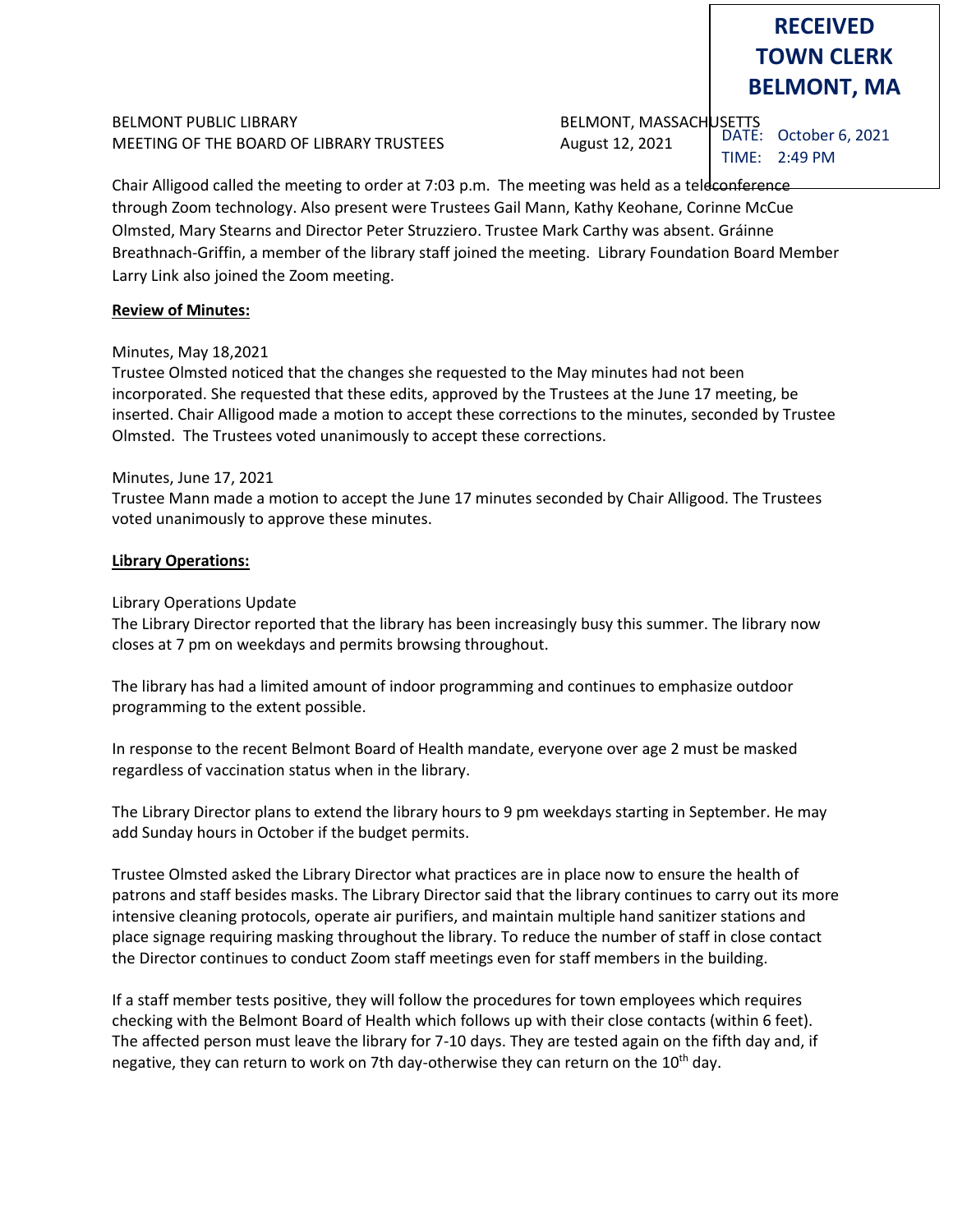Chair Alligood and Trustee Keohane plan to meet with the Town Administrator and the Select Board library liaison to find out whether money the town expects to receive from the anticipated Covid funding could be used to upgrade the library's electrical system.

# **Key Topics**

# Trustee Email Communication

At the June meeting the Trustees asked the Library Director to look into the possibility of having an email account for library trustees. The Belmont Select Board has a generic Select Board email account monitored by the Town Administrator's office. If the query pertains directly to a Select Board member the Town Administrator forwards the email to that person. Select Board members also have individual Select Board email accounts. Chair Alligood suggested that the Trustees pursue the idea of a joint mail address, a format similar to that used by the Select Board. The current trustees are Town Meeting members and their email addresses are public. The Trustees decided to start with an email account addressed to Belmont Library Trustees which the Library Director will monitor.

# Knotweed Removal Process

The Library Director reported on Trustee CartHy's efforts to develop a plan to eliminate the invasive knotweed infesting the grounds behind the library. Trustee Carthy met with the town's Conservation Commission to obtain information about vendors capable of removing the knotweed which will take three years to fully remove.

Work has been completed to repair the damaged asphalt berm in the library parking lot with granite curbing. The asphalt berms were damaged by snow plows. The DPT has completed the work and the granite curbs will protect the areas around the library close to the brook.

# **Budget Update**

# FY22 Capital Budget

In response to the Capital Budget Committee's request for current cost estimates for the fire alarm system replacement, the Library Director is meeting with four vendors and requesting quotes and scopes of work to bring to the upcoming meeting with the Capital Budget Committee. Prior to this meeting he will review these submissions with the town's Fire Department Chief and the Facilities Director. The vendors have been asked for the costs to replace the current system and if it's possible to service the existing system, i.e., whether it is possible to obtain serviceable parts.

Trustee Keohane asked that the discussion with the vendors include their recommendations as to what a building this size should have and confirmation that the proposed replacements will be code compliant.

#### **New Library Process**

#### Select Board Meeting Goals

The Trustees discussed what information they should present to the Select Board, Capitol Budget Committee and Warrant Committee at the 10/4 meeting. Because the Trustees are responsible for the management of the library facility, they will describe the current condition of the building. They also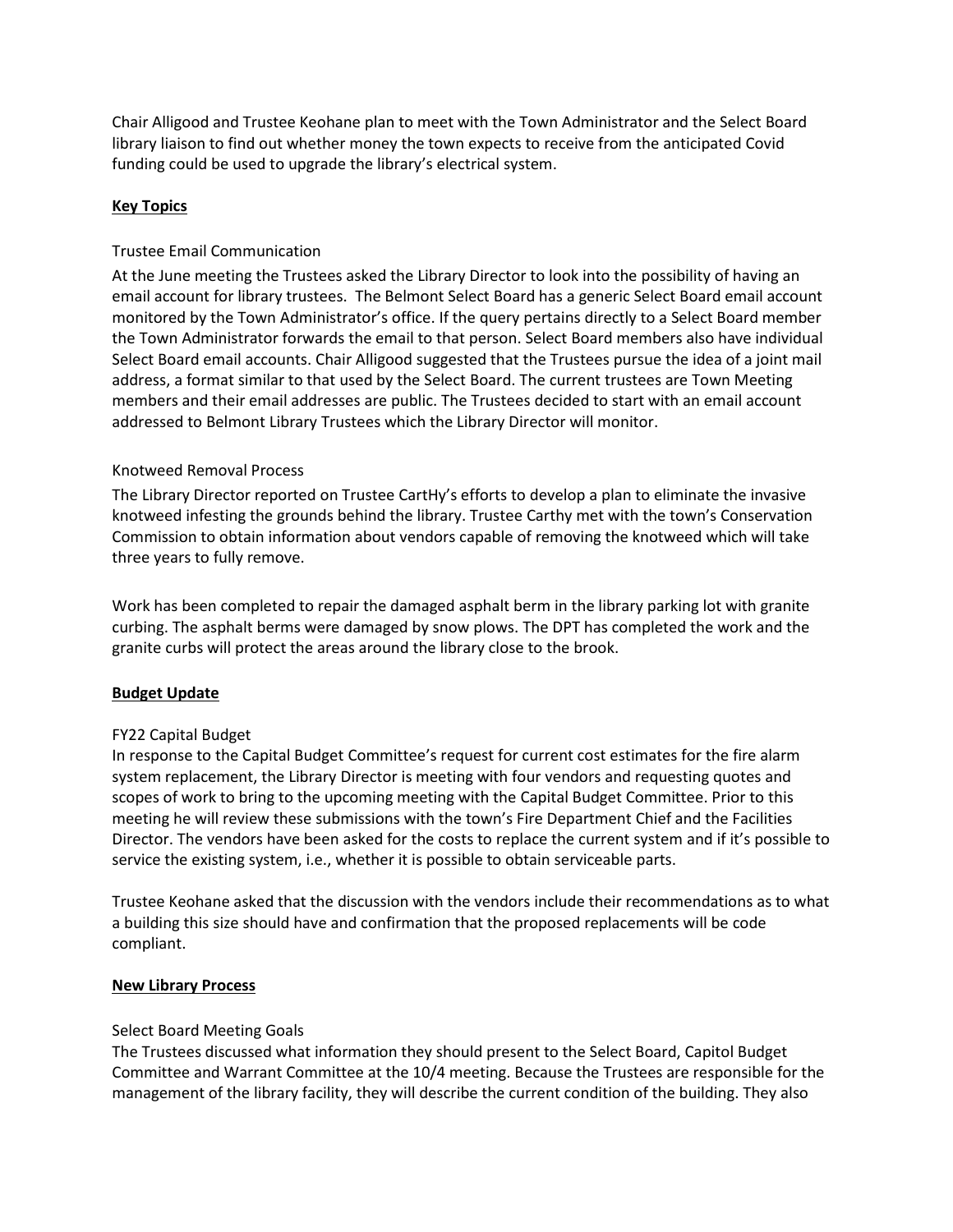plan to discuss potential future funding scenarios. The Trustees requested this meeting in support of the capital fundraising campaign.

# CHA Update

CHA and Daedalus are updating the 2017 cost estimates to renovate the current library building and refreshing the schematic design numbers. These estimates will be used in the five-year capital budget to plan for repairs and will be discussed at the 10/4 meeting with the Select Board, Capitol Budget Committee and Warrant Committee

# **Friends / Foundation / School Committee Updates**

#### **Friends**

The Friends of the Belmont Public Library have new co-presidents, Stephanie Cahoon and Kristen Carte-Smith. The Trustees greatly appreciate the hard work and creativity of the outgoing Co-Presidents Elaine Westermark and Marie Mabardi who led the Friends very successfully through unprecedented times.

The Friends will mark its 50<sup>th</sup> anniversary in October 2021. Friends' leadership plans to mark this milestone with a membership drive.

The library will be well represented at Town Day on September 4, 2021. There will be table for the Belmont Public Library, the Belmont Library Building Committee, the Belmont Library Foundation and the Friends of the Belmont Public Library.

# School Committee

The Library Director is communicating with the Belmont School Department to support the curriculum. The library staff plans to visit schools and the Library Director will have quarterly meetings with the superintendent and the high school principal.

Belmont Public School students will have an Overdrive app preloaded on their devices (IPADS for K-2 and Chrome Books for grade 3-12). This will provide the students immediate electronic access to materials and does not require use of a library card.

The Belmont School Committee has decided that students will start the 2021-2022 school year wearing masks.

#### **Director's Report:**

The Mass Board of Library Commissioners (MBLC) offered free mobile hots spots to member libraries for one year. The Belmont Public Library submitted a request and will receive 50 mobile hot spots to be distributed to citizens as needed.

The Young Adult Librarian created a well-received program called Dungeons and Dragons. Fifteen other community libraries have adopted this program and now form a supergroup.